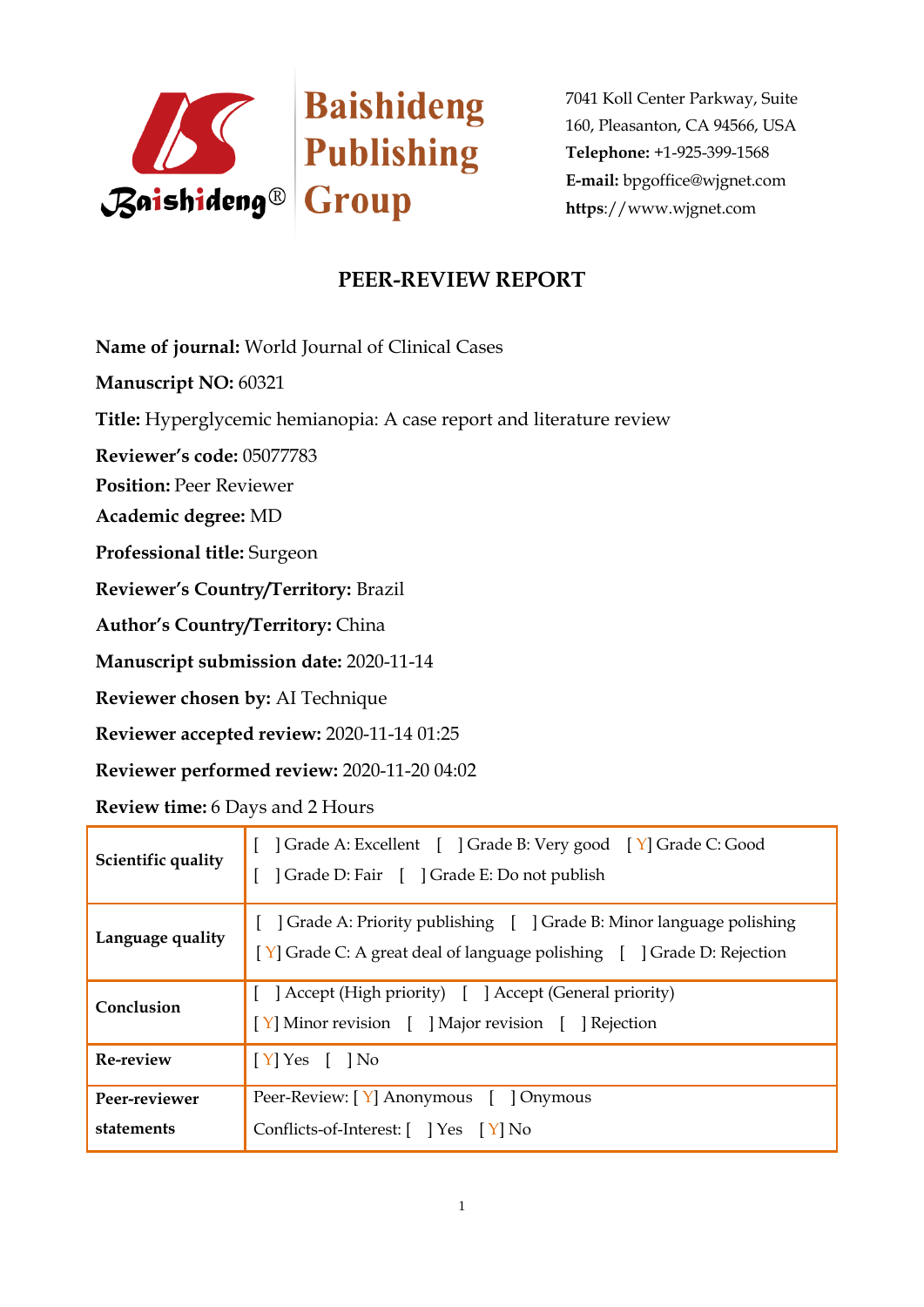

7041 Koll Center Parkway, Suite 160, Pleasanton, CA 94566, USA **Telephone:** +1-925-399-1568 **E-mail:** bpgoffice@wjgnet.com **https**://www.wjgnet.com

## **SPECIFIC COMMENTS TO AUTHORS**

The authors report a case of homonymous hemianopia secondary to nonketotic hyperglycemia. The scientific value of the manuscript lies in the fact that it is a very uncommon complication of a common clinical condition. The discussion conducts a comprehensive review of neurological complications of nonketotic hyperglycemia and the likely physiopathology of hemianopia in this condition. While the introduction, discussion and conclusion sections are written in a concise and informative manner, there could be more information on the patient's treatment on the case report section. It would be interesting to know if he was treated in an outpatient basis, or if he was addmitted, for how long did he stay in the hospital. It would also be interesting for the authors to further comment on the patient's hyponatremia (considering it has also been described as a cause for hemianopia). Writing in the english language needs further revision and minor corrections.